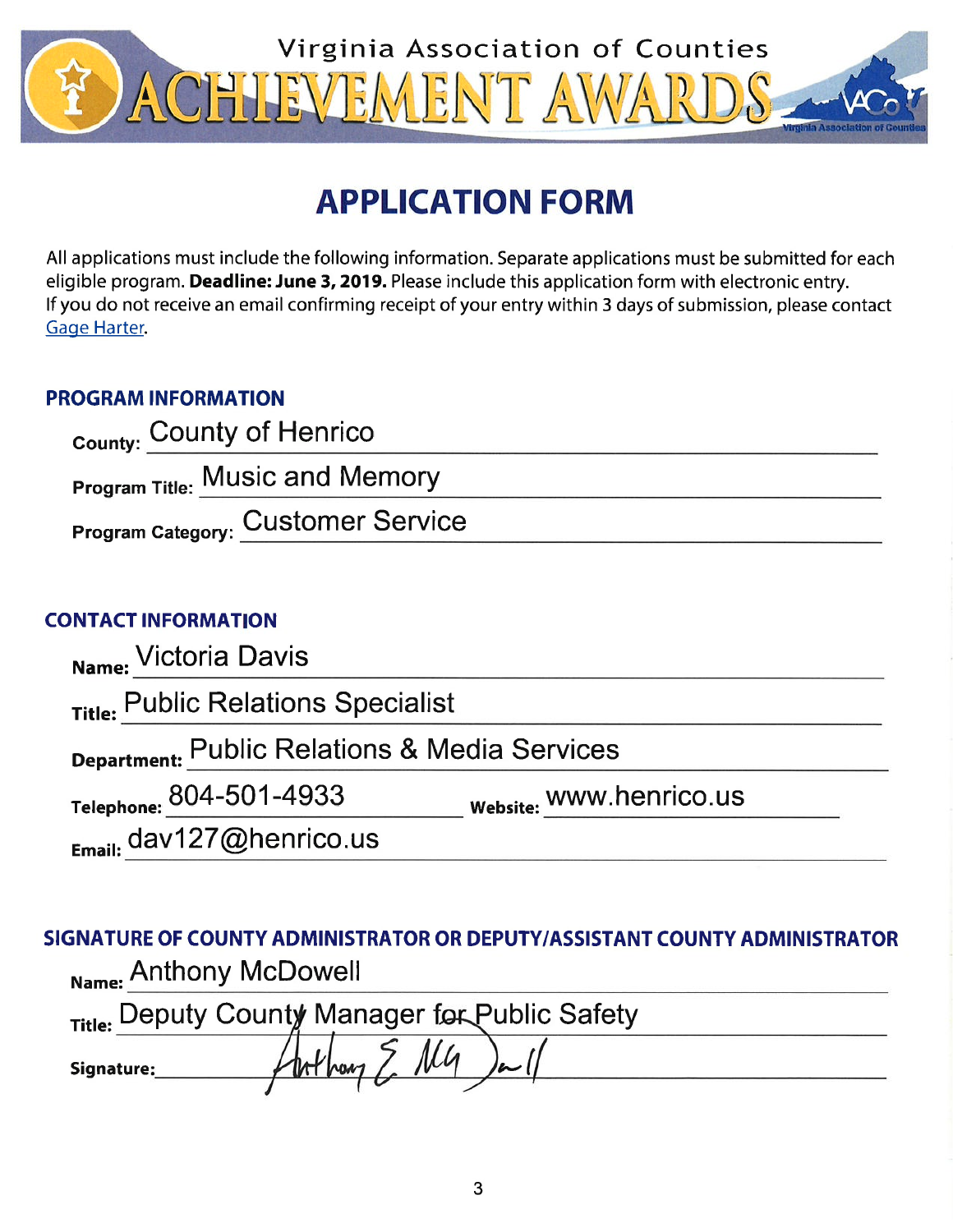## **Program Overview**

Inspired by the documentary film Alive Inside, Henrico County Public Library staff members combined a love of music and passion for serving the aging to create the Music & Memory program. Music & Memory seeks to spark opportunities for older adults to connect to the past and others using popular music of their youth. Already passionate about music and skilled in research, staff from Henrico County's Mobile Library Services purchased vinyl records of artists from the 1930s-50s, and researched and compiled artist biographies, to play for and inspire discussions with residents of local Senior communities. The program successfully opens a dialogue between Seniors and their peers about their past and what music means and has meant to them. Music & Memory stimulates deep memory in older adults, opening up their ability to communicate. The program builds a bridge between both people, and the past and present, enriching lives and fostering a sense of community for older adults and those with memory disorders.

## **Problem/Challenge/Situation Faced by Locality**

Henrico County is, like localities across the state and the country, implementing programs to address the Age Wave as the baby boomer generation enters retirement. According to the Pew Research Center, 10,000 people will be turning 65 every day across the country for the next 15 years, which will produce a major demographic shift. Baby boomers make up 26% of the national population, so older adults constitute a significant and growing segment of older adult library users. Memory disorders like dementia and Alzheimer's are also on the rise as the population ages. Census data shows the percentage of Baby Boomers is even higher in Henrico County than the national average.

In response to these demographic trends and with funding support from the County, Henrico County Public Library's Bookmobile has grown into a Mobile Library Service, increasing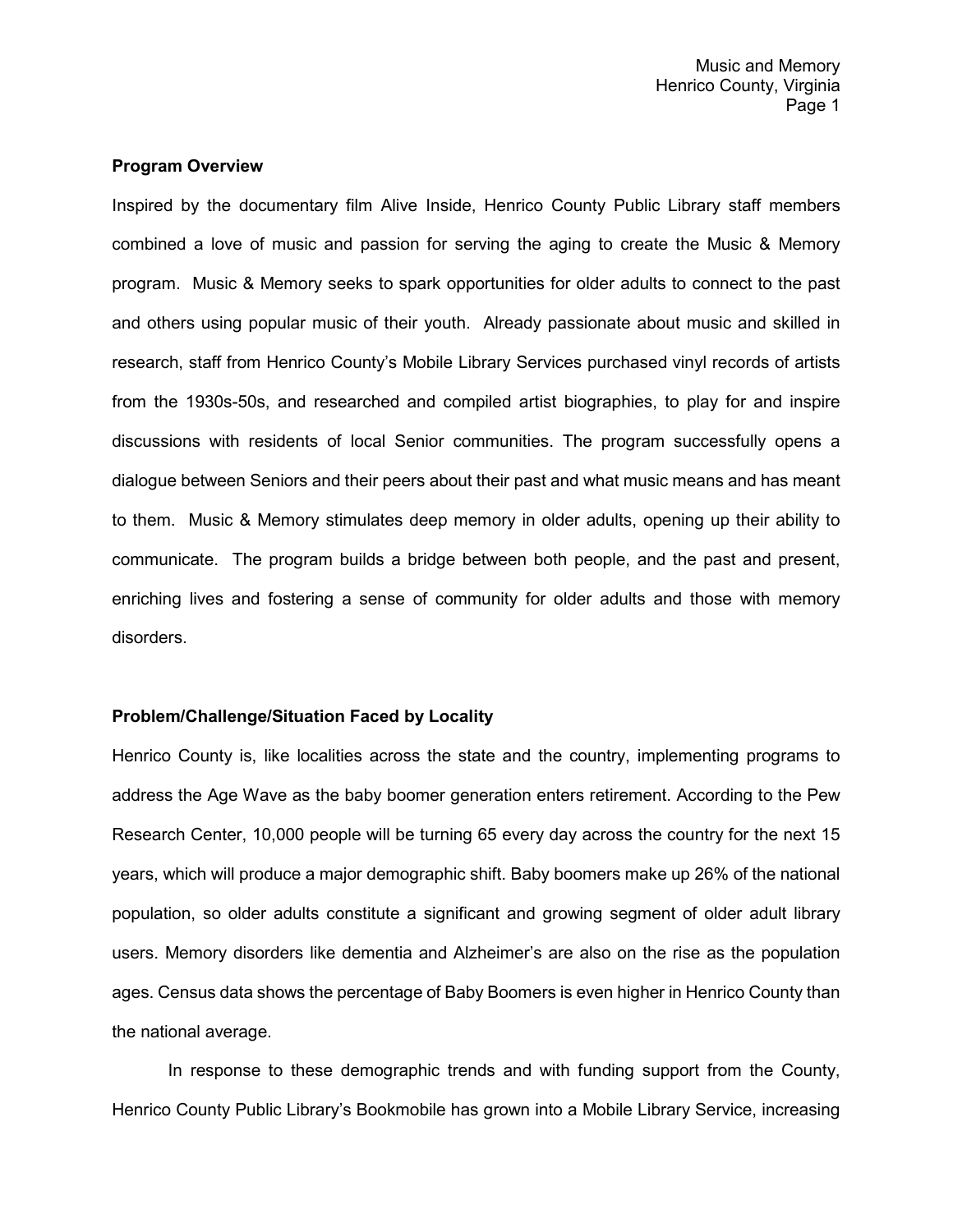not only visits to but also programs held in local Senior communities. From these visits, Mobile Library Services Staff members observed that increased visits were not enough: what was needed was innovative programming that both meets the needs of the growing Senior population in Henrico, and can address the increasing prevalence of memory disorders for these library patrons.

# **How Program Fulfilled Awards Criteria**

For the Music and Memory program, the Library utilized existing partnerships, their research skills as library staff, and inexpensive materials to create an innovative new program to serve a growing segment of Henrico County's population. This is a high-impact and low-cost program that can be replicated nearly anywhere. No special funding appropriations were required to develop and host Music & Memory. The program came together through viewing an inspiring documentary, and a combination of staff passion and skill. Staff were able to develop and deliver Music & Memory while staying within existing program budgets for the Mobile Library Service.

Libraries, along with Museums, are sometimes referred to in academia as "Memory Institutions." The collections and skilled research staff in libraries connect patrons to a shared sense of culture, community, and history through access to information. Music & Memory helps Seniors and older adults access their memory, identity, and community by providing shared listening experiences. Inspired by and innovating beyond the documentary film Alive Inside and its exploration of the use of music in memory care, the program uses music in combination with tactile and social stimulation to engage participants. Music & Memory sparks reminiscences that build connectedness and belonging, and improve the quality of life for residents of Senior communities.

# **How Program Was Carried Out**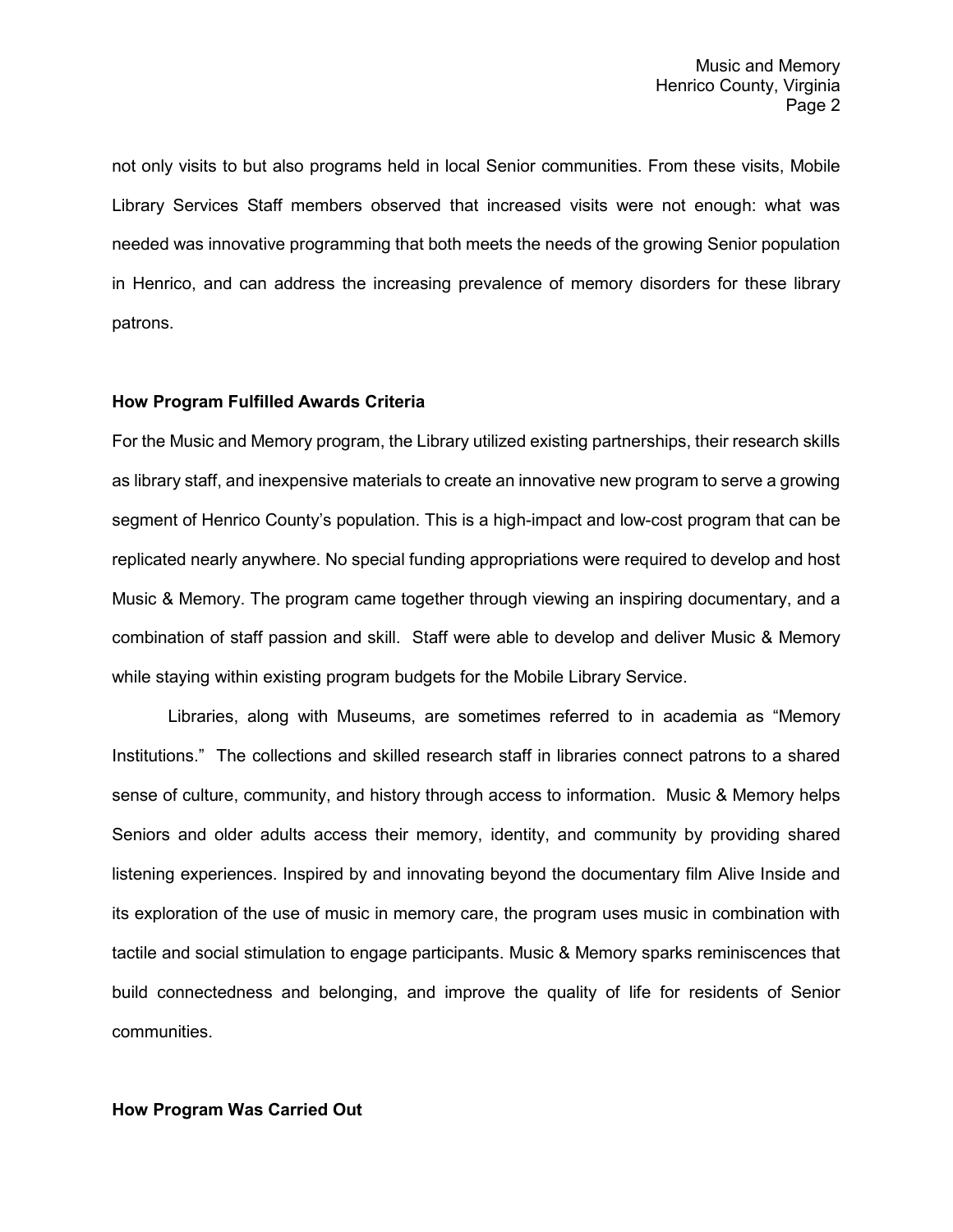Music & Memory was developed after Mobile Library Services staff members viewed a documentary titled Alive Inside: A Story of Music and Memory in 2014. The film chronicles a social worker's efforts to interact with older adult dementia patients through music. He finds that by playing music, even to otherwise verbally-nonresponsive adults, he can stimulate memory in those with dementia, and generate reactions ranging from smiling to singing. After listening to music from their youth, patients who had been nonverbal are transformed, suddenly possessing the ability to converse about the music they liked as a young person. One man in the film, a normally nonverbal resident of a nursing home who has advanced dementia, goes from being unable to recognize his daughter to discussing the dances of his youth and singing a perfect rendition of his favorite Cab Calloway song after listening to music. The film demonstrates that listening to music can combat memory loss and help restore a sense of self to those experiencing it.

Already working in Senior communities and nursing homes, Henrico County Public Library's Mobile Library Service staff members set out with the objective to encourage Seniors to reminisce about experiences in their lives and stimulate memory. They hoped that increasing access to memory would not only stimulate the minds and sense of self of their Senior patrons, but also inspire sharing of memories between residents of the Senior communities, creating a sense of connectedness and belonging.

The documentary film Alive Inside addresses severe dementia, but staff believed that a similar program would be as effective with any Seniors in specialized residences to foster a sense of community. While the documentary involved the use of iPods to play music for individuals, Henrico library staff decided to add a layer of tactile and social experience through use of vinyl records and turntables. They researched and created lists of popular musical artists of the late 1930s through the early 1960s, and used those lists to find vinyl records at local record and thrift stores. For each featured artist, they created short biographies and sourced photographic portraits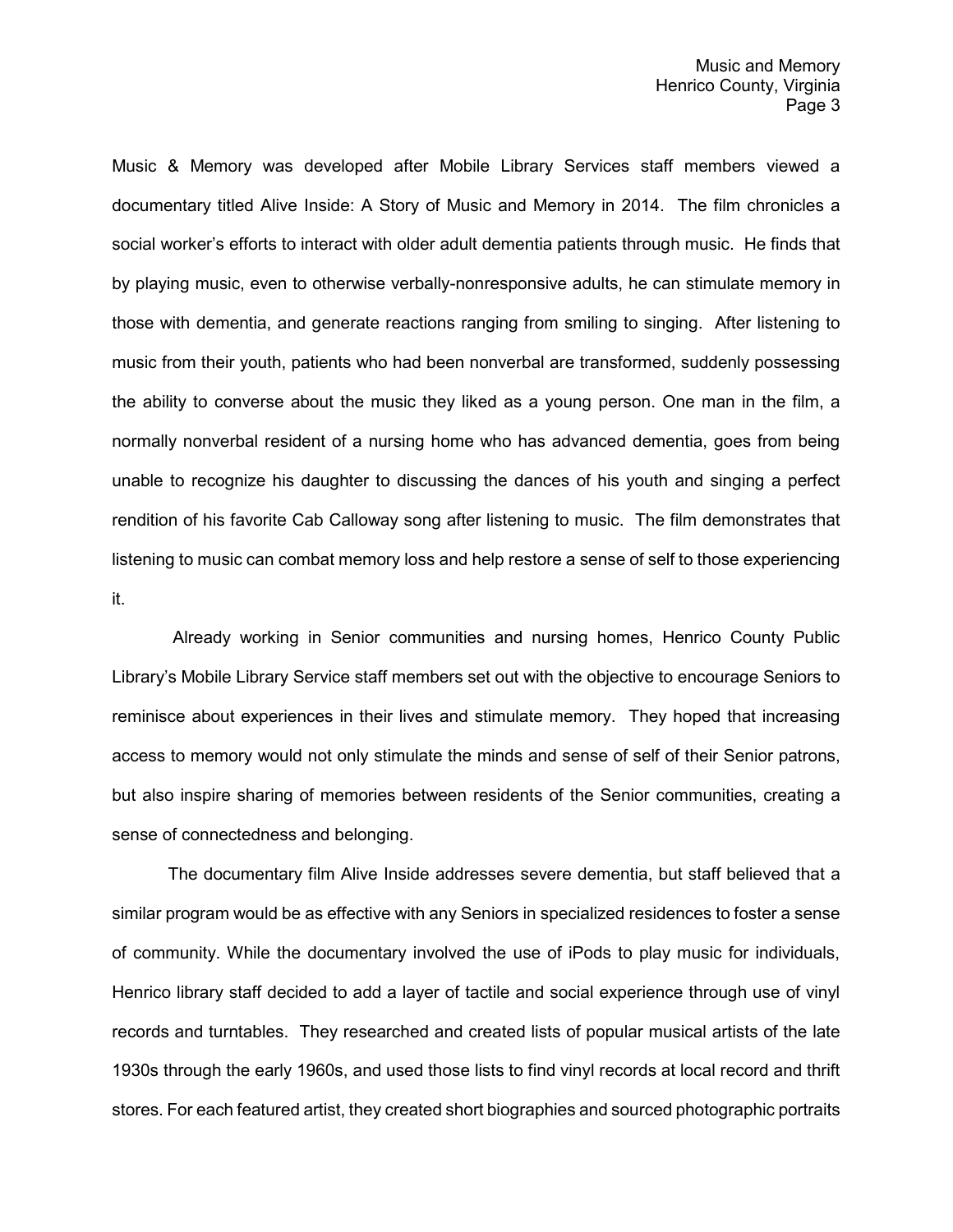to share during the program to further stimulate memory and discussion. They purchased an inexpensive portable record player with built-in speakers to play music to the group during the program.

Henrico library staff contacted the Activities Directors at the Senior communities already visited by the Mobile Library Service to schedule the program. The Mobile Library Service visits these locations regularly throughout the year, hosting programs from author visits to book clubs, and has established long-term partnerships with these communities. The County has invested in expanding the capacity for the Library to create and maintain these partnerships by funding the Mobile Library Service, expanding its staff in 2017 to include a new Outreach Manager position, and an additional part-time Public Services Specialist.

For the Music & Memory program, Mobile Library Service staff use the collection of records, record player, staff-produced biographies, and accompanying photographs as program supplies. The program begins by simply playing music and passing around the records and covers. Seniors may be encouraged to look through the collection as well and play some of the records on the turntable themselves. The group will usually discuss and play between 14-20 artists over the course of the program which lasts approximately one hour. Staff may ask Seniors if they recognize the song and artist as a song is played, or they can show the photograph of the artist before playing a track. Staff leads discussion with Seniors about the music, asking questions about it and what it meant and means to them throughout the program. Dancing, of course, is encouraged.

The first program was hosted in September 2016 at a nursing home in Henrico County. From 2016-2018, Mobile Library Services staff has hosted the program nine times, at six Senior communities, and once at a Senior program series at the Twin Hickory Library in Henrico County. A total of 203 participants have engaged with the program. As Music & Memory grew and proved popular, staff created several playlists so that they could repeat the program more than once at a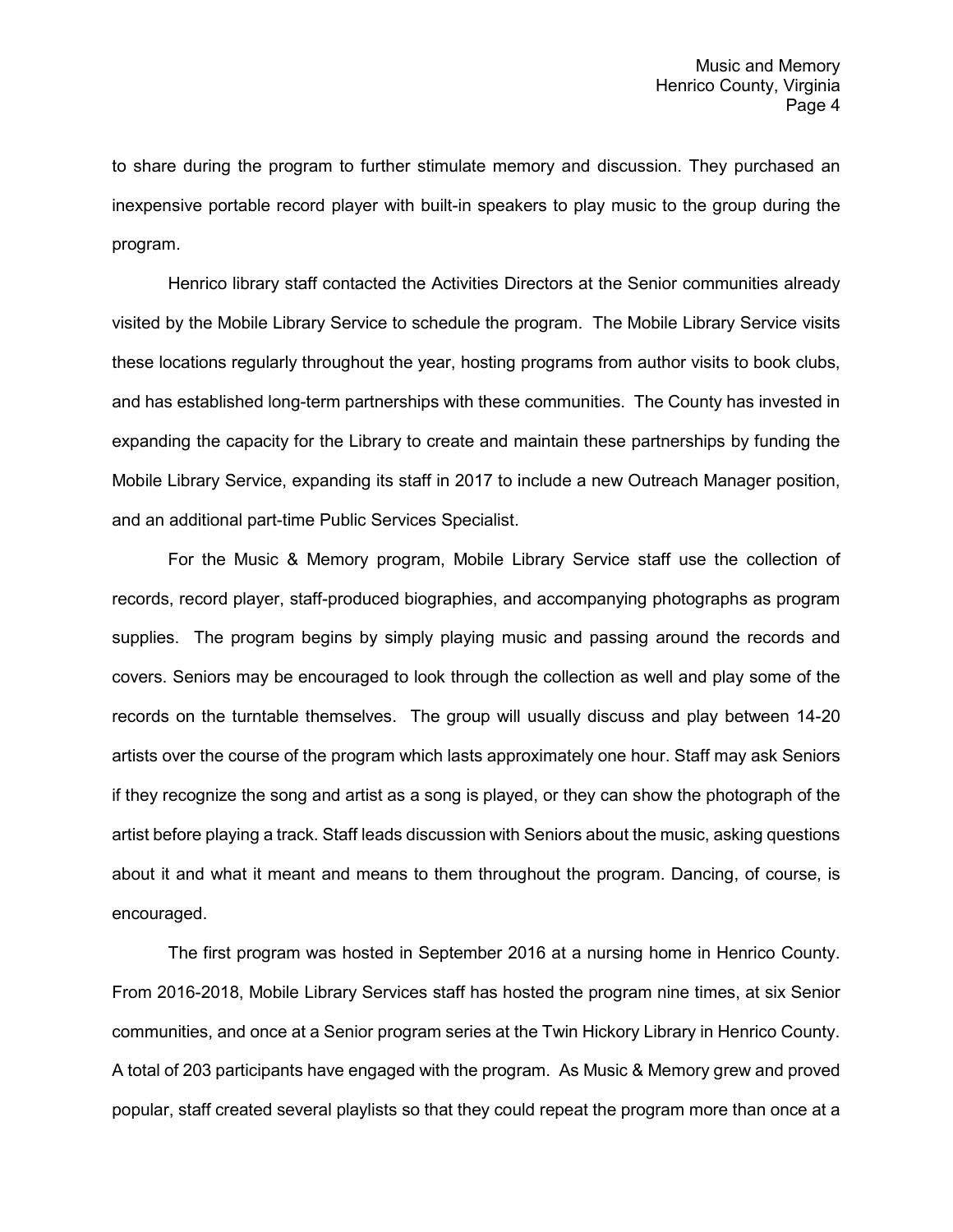particular location over the course of a year. Recently added is a special Holiday version of the program, featuring local recording artists and photographs from a famous local department store Tea Room; a holiday hotspot from the 1940s-60s of which many older adults have fond memories. They are now working to create a portable and bookable kit with materials from the program so that Library staff across the County can schedule and lead Music & Memory programs in their branches.

Over the course of these two years, staff leading Music & Memory programs have grown increasingly confident in leading engaging discussions with Seniors in nursing homes and other communities for older adults. Because program participants are encouraged to share their personal experiences, the program is elastic and always changing. Staff have developed their facilitation skills to flow with conversation at each session, which benefits their ability to lead other types of programs in Senior communities and beyond.

## **Financing and Staffing**

The largest expense of the program was likely staff time, however, a large portion of Library staff time is already dedicated to program development. If a library system does not have a Mobile Library Service or Bookmobile staff to do Outreach visits, the program can be hosted in the Library: the Music & Memory program held at Henrico County's Twin Hickory Library, with 25 attendees, shows that older adults will come to the library for a program like this. Alternatively, partnerships between Libraries and Senior living communities can be established by contacting a community's activities director and scheduling a staff visit to the site. In addition, staff has found the program can be compiled into a kit with CDs/mp3s and artist biographies that can be shared across library locations in a system, as vinyl records could be difficult for some systems to procure, transport, or maintain.

Other than the cost of staff time, costs for Music & Memory break down as follows: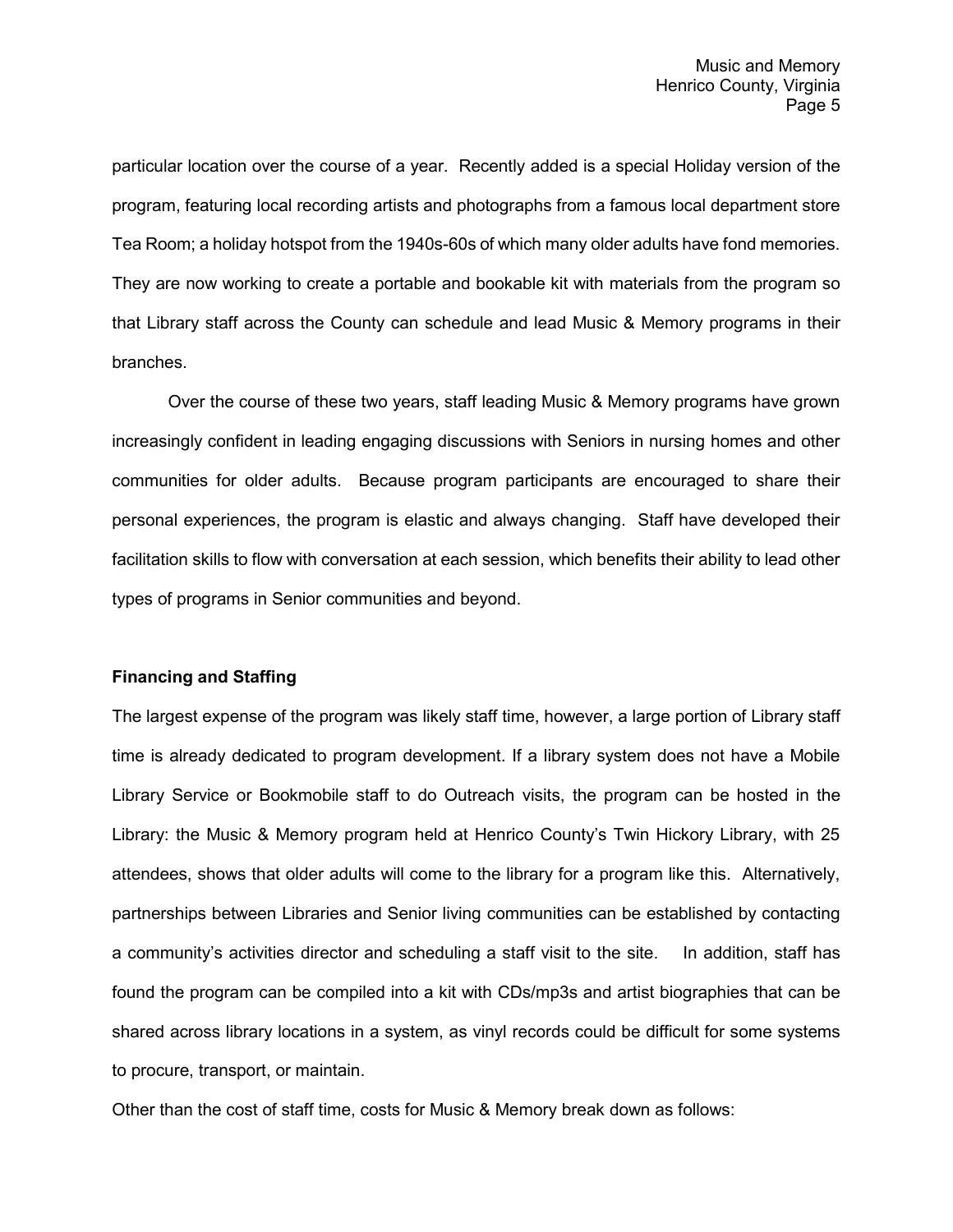- Price of the turntable, record case, record cleaner and extra needles: \$120
- 35 Vinyl records from .50 to 5 dollars each: \$40 dollars.
- Printing and laminating the short biographies and photographs: \$0 (done in-house)
- **TOTAL: \$160**

## **Program Results**

Each Music & Memory program has garnered a positive response. Attendees were excited to share stories of their own experiences as well as sing along to the songs. Many who seemed shy or non-verbal wound up not only tapping their feet and singing along, but shared very personal moments of their lives: skipping school to go see Frank Sinatra in New York, recalling listening to the Andrew Sisters on the radio, watching Rosemary Clooney on her television show, or having their dance card filled in by Elvis.

The program innovates beyond the ideas presented in the documentary Alive Inside by adding a social and tactile layer to the use of music in Senior and memory care, through use of records played to a group, along with photographs and discussion. The result is an engaging and immersive experience for participants.

Lisa Mullen, Activities Director of Spring Arbor of Richmond, said: "Many residents share life stories as we discuss the songs. Memories of concerts attended or seeing the artists on television help residents bond with the shared experiences of their past. We have segued into lively discussions about fashion, hair styles, and politics as we immerse ourselves into the songs."

Beth Wildermuth, Activities Director of the local Chestnut Grove facility, says of Music & Memory: "The Program is a wonderful mix of music, trivia, and laughter to entertain everyone. The residents enjoyed listening to records and reminiscing about music from the early years. One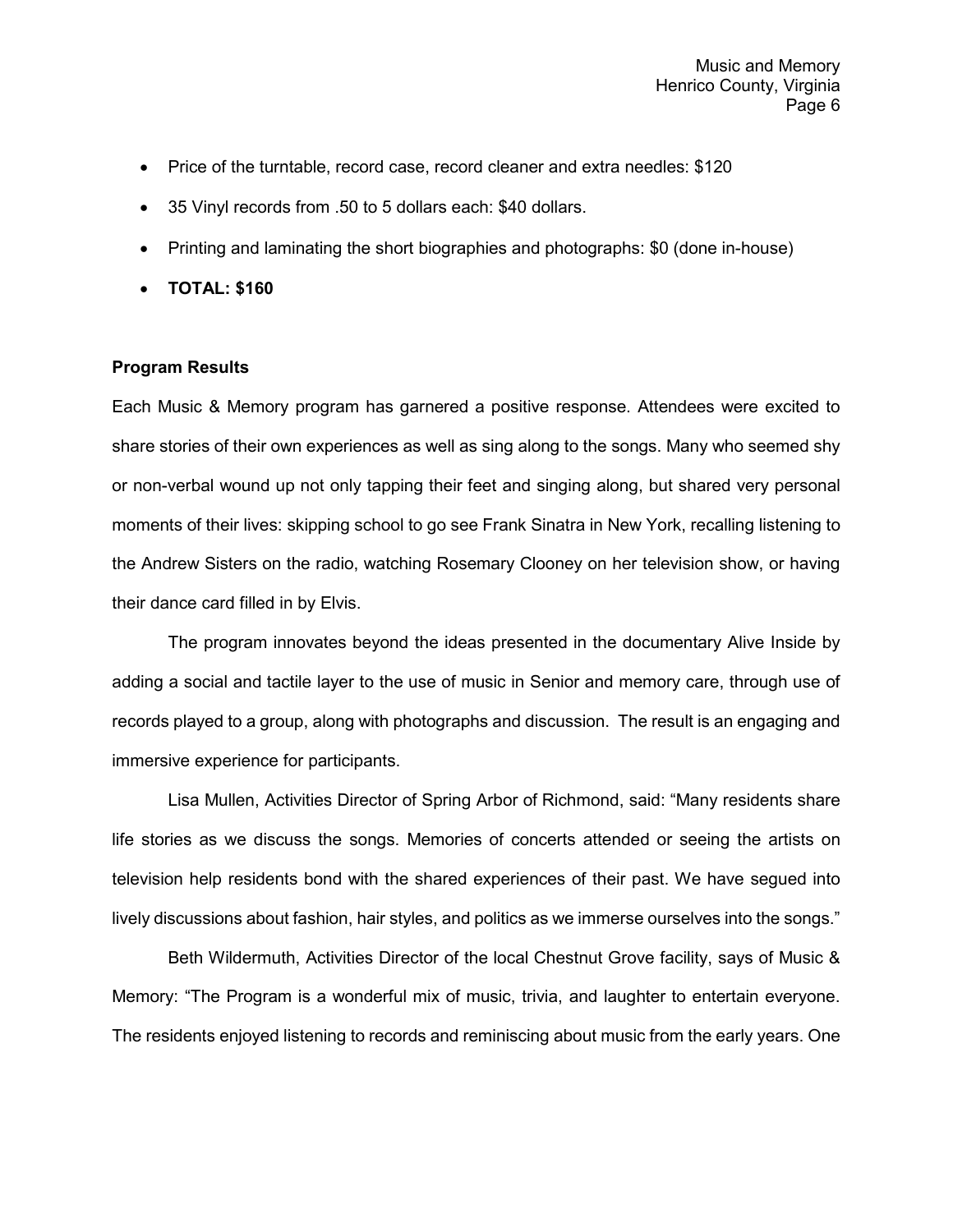resident had such a good time she got up and danced with [library staff] Phil and Chris. The residents loved it!"

One particularly illustrative example of the program's impact is consistent across every session of Music & Memory. Staff end each program by playing The Weavers' rendition of "Good Night Irene," and every time, the whole audience sings the chorus with rousing energy. There is a point near the end of the song that gets very quiet, and participants respond in the same way in their singing. It is moving to witness persons who had previously seemed reluctant to participate in conversation suddenly able to sing and express themselves in accordance with the dynamic nature of the music.

#### **Brief Summary**

Henrico County is, like localities across the state and the country, implementing programs to address the Age Wave as the baby boomer generation enters retirement. Memory disorders like dementia and Alzheimer's are also on the rise as the population ages. Inspired by the documentary film Alive Inside and their work in Senior communities across the County, Henrico County Public Library staff members combined a love of music and passion for serving the aging to create the Music & Memory program.

Music & Memory seeks to spark opportunities for older adults to connect to the past and others using popular music of their youth. Already passionate about music and skilled in research, staff from Henrico County's Mobile Library Services purchased vinyl records of artists from the 1930s-50s, and researched and compiled artist biographies, to play for and inspire discussions with residents of local Senior communities. The program has received positive feedback from Seniors and Activities Directors of Senior communities, that it successfully opens a dialogue between Seniors and their peers about their past and what music means and has meant to them.